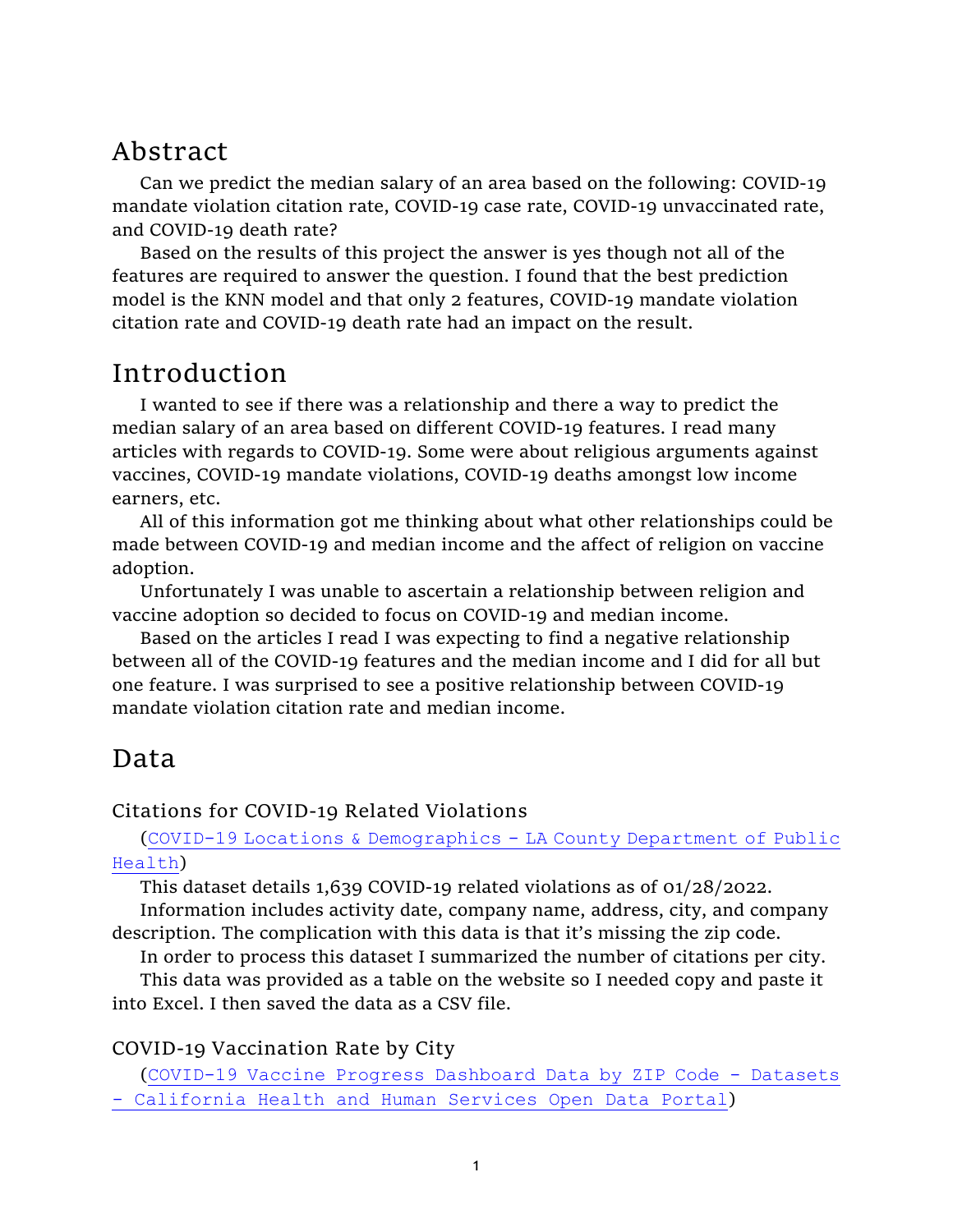The dataset summarizes the COVID-19 Vaccinations administered by zip code as of 02/01/2022.

Information includes zip code, county, population, vaccination number. There is more data but for this project I only required the data listed. The complication with this dataset is that it's by zip code where other datasets are by city.

This data was provided as a table on the website so I needed copy and paste it into Excel. I then saved the data as a CSV file.

### COVID-19 Case Rate & Death Rate by City

(COVID-19 Locations & Demographics - LA County Department of Public Health)

This dataset summarizes the total number of COVID-19 cases and deaths by city as of 01/28/2022.

Information includes City, Case Number, Case Rate, Death Number, Death Rate. The complication with this dataset is the naming of the different cities. I needed to convert these names to the official names in order to match it to other datasets.

## Median Income by Los Angeles County Neighborhoods

(Median Income Ranking - Mapping L.A. - Los Angeles Times (latimes.com))

This dataset summarizes the median income by neighborhood in Los Angeles county.

This data includes Neighborhood, Ranking, and Median Salary. The complication with this dataset is some neighborhoods are not cities so I needed a way of mapping them.

This data was provided as a table on the website so I needed copy and paste it into Excel. I then saved the data as a CSV file.

## Zip Code Database

(ZIP Code Database - ZIP Code List (unitedstateszipcodes.org)) This dataset maps zips codes to the primary city they belong to.

The main use of this dataset was to convert datasets at the zip code level to the appropriate city level.

### Los Angeles County Neighborhoods

(Los Angeles County Neighborhoods - Datasets - UCLA Geoportal)

This dataset maps the different LA County neighborhoods to the appropriate city.

The main use of this dataset was to map the Median Income dataset to the correct city.

Cleaning Methods and Tools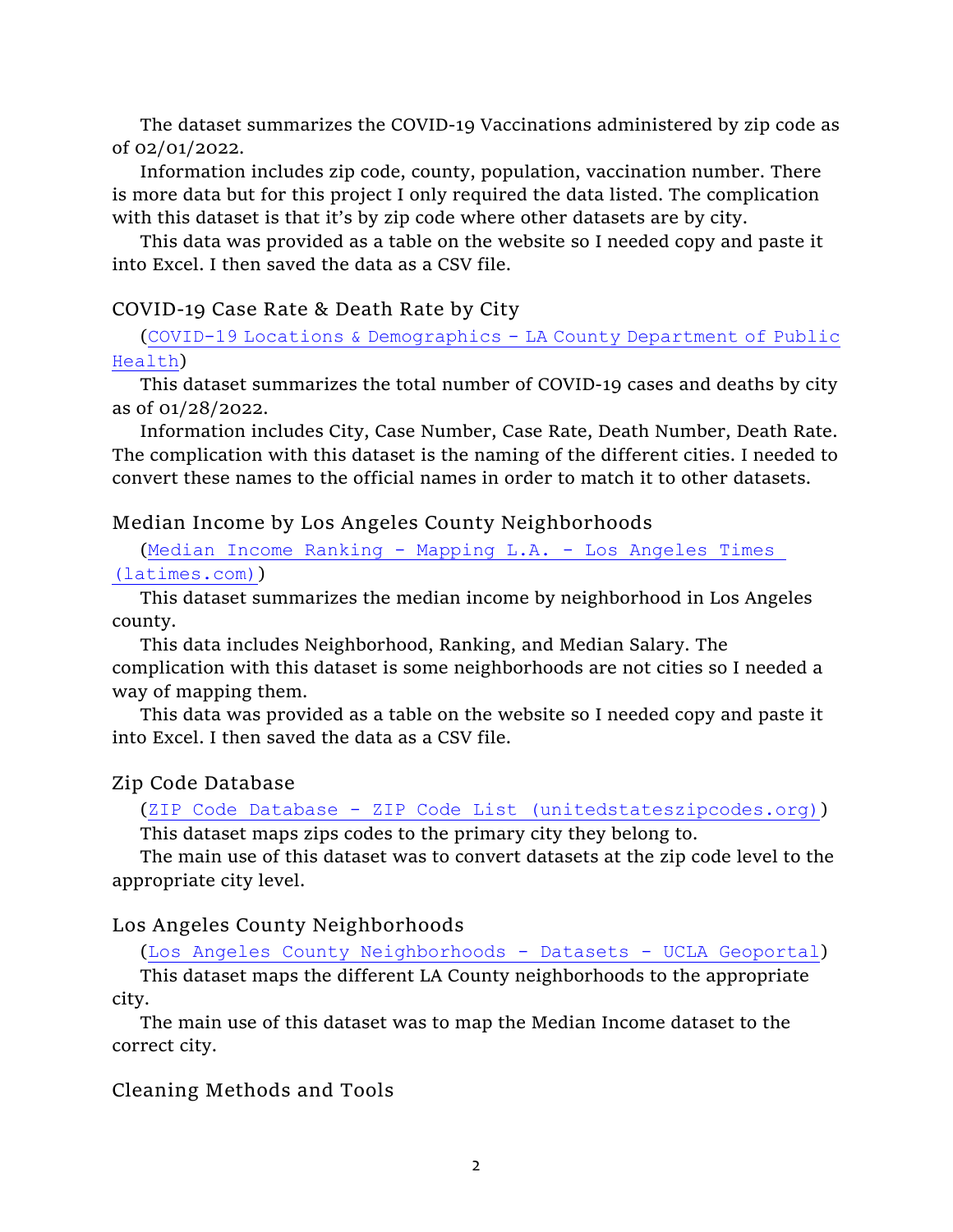In order to merge these datasets into a usable format I needed to use Excel's PowerQuery. This allowed me to bring the data into a single excel document where it could be summarized and joined to the other datasets.

## Data Standardization

I then needed to standardize the data as each city contains different population data. I decided to standardize the counts into a rate per 100,000.

## Data Impute

When the final dataset was imported into Python a simple imputer, using the most frequent strategy, was implemented to ensure there was no missing data.

## Linear Regression of Individual Features

Linear regression models for each feature was determined and mapped along with the resultant estimation line.





An OLS Regression model was creates including all of the features.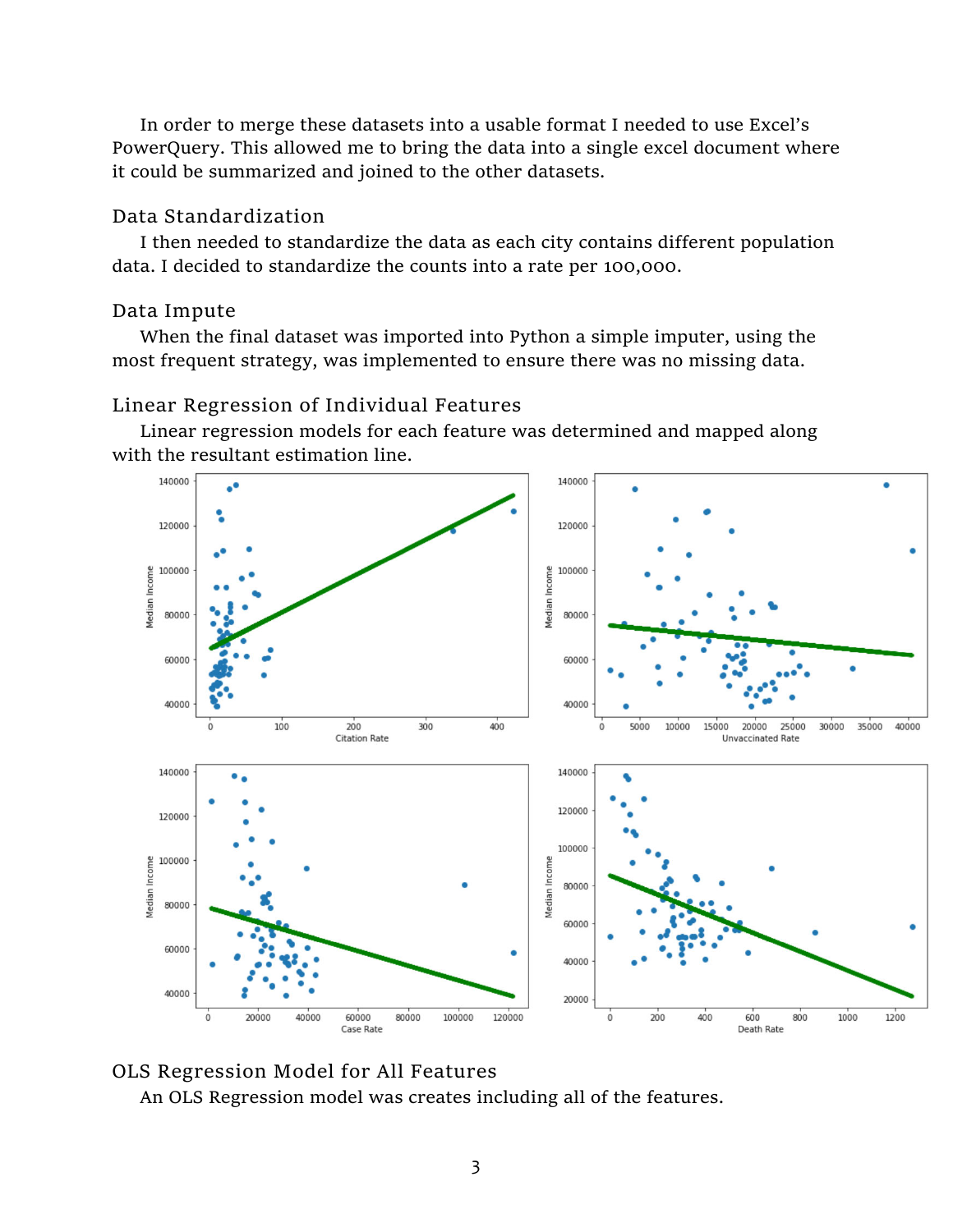| Dep. Variable:<br>Model:<br>Method:<br>Date:<br>Time:                                                                       | MedianIncome R-squared:<br>Least Squares F-statistic: |                               | OLS Adj. R-squared:<br>Thu, 10 Mar 2022 Prob (F-statistic):<br>18:15:00 Log-Likelihood: |  | 0.308<br>0.268<br>7.772<br>3.05e-05<br>$-849.08$                   |                |  |  |  |  |
|-----------------------------------------------------------------------------------------------------------------------------|-------------------------------------------------------|-------------------------------|-----------------------------------------------------------------------------------------|--|--------------------------------------------------------------------|----------------|--|--|--|--|
| No. Observations:<br>Df Residuals:<br>Df Model:<br>Covariance Type:                                                         | nonrobust                                             | 75<br>70<br>4                 | AIC:<br>BIC:                                                                            |  |                                                                    | 1708.<br>1720. |  |  |  |  |
|                                                                                                                             |                                                       |                               | coef std err t  P> t  [0.025 0.975]                                                     |  |                                                                    |                |  |  |  |  |
| const<br>CitationRate 130.5309 40.069 3.258 0.002 50.617 210.445<br>UnvaccinatedRate -0.4142 0.323<br>CaseRate<br>DeathRate | 8.364e+04 7383.113<br>-64.9141 20.511                 |                               |                                                                                         |  | $-1.282$ $0.204$ $-1.059$<br>$-3.165$ $0.002$ $-105.822$ $-24.006$ | 0.230<br>0.781 |  |  |  |  |
| Omnibus:<br>Prob(Omnibus):<br>Skew:<br>Kurtosis:                                                                            |                                                       | 0.004<br>4.050<br>=========== | 11.230 Durbin-Watson:<br>Jarque-Bera (JB):<br>$0.810$ $Prob(JB)$ :<br>Cond. No.         |  | ====================<br>1.877<br>11.658<br>0.00294<br>1.07e+05     |                |  |  |  |  |

OLS Regression Results

Notes:

[1] Standard Errors assume that the covariance matrix of the errors is correctly specified. [2] The condition number is large, 1.07e+05. This might indicate that there are strong multicollinearity or other numerical problems.

### OLS Regression Model for Remaining Features

Based on the information from the above model I determined that the CaseRate and UnvaccinatedRate features did not add to the relationship as the coefficients were very close to 0 and the standard deviations included both negative and positive values.

A new OLS Regression model was created after removing those features.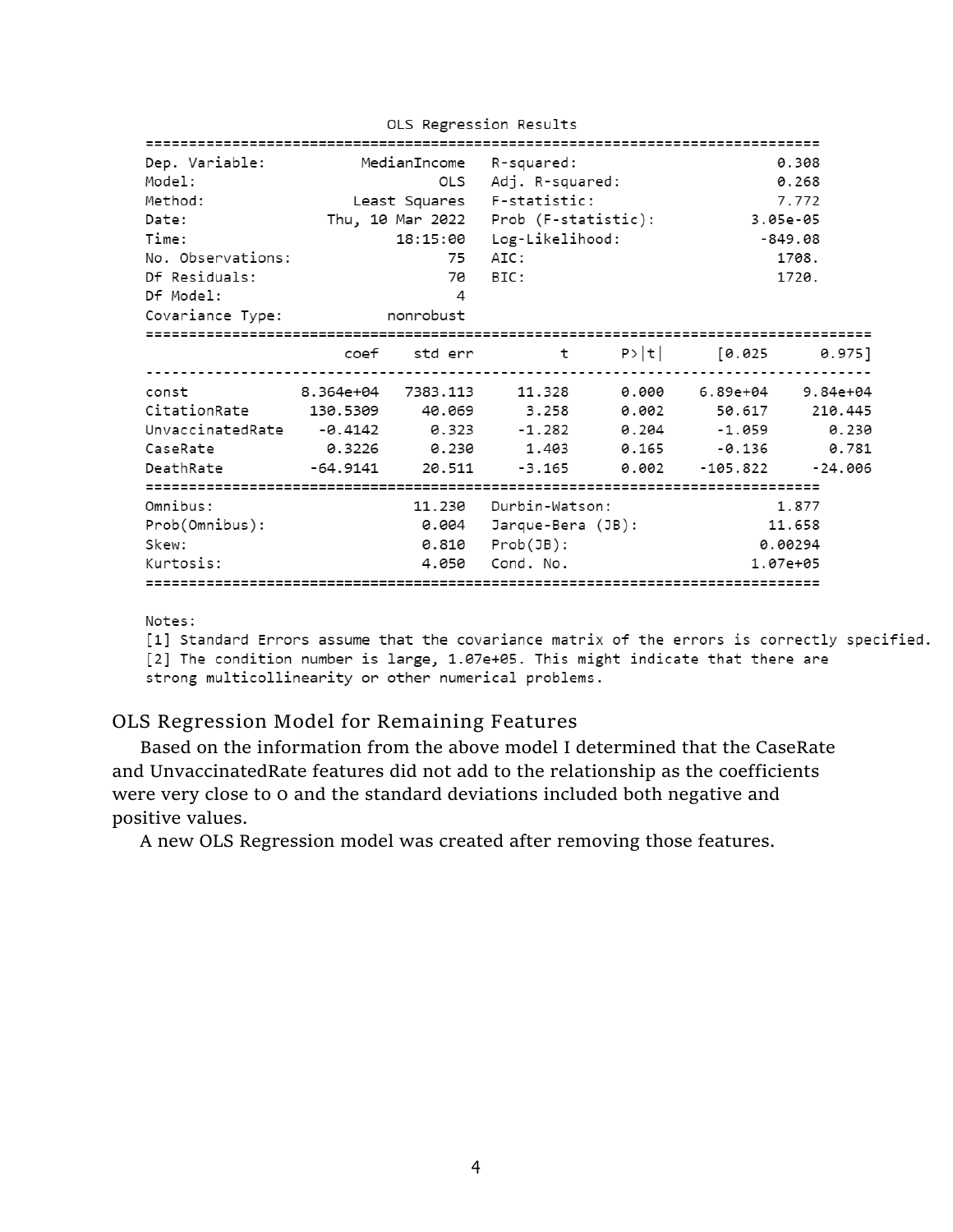OLS Regression Results

| Dep. Variable:                                          | MedianIncome R-squared:                                |                              |                                       |  | 0.277    |
|---------------------------------------------------------|--------------------------------------------------------|------------------------------|---------------------------------------|--|----------|
| Model:                                                  | OLS                                                    |                              | Adj. R-squared:                       |  | 0.257    |
| Method:                                                 | Least Squares F-statistic:                             |                              |                                       |  | 13.82    |
| Date:                                                   |                                                        |                              | Thu, 10 Mar 2022  Prob (F-statistic): |  | 8.34e-06 |
| Time:                                                   |                                                        | 18:15:00 Log-Likelihood:     |                                       |  | -850.68  |
| No. Observations:                                       | 75                                                     |                              | AIC:                                  |  | 1707.    |
| Df Residuals:                                           | 72                                                     | BIC:                         |                                       |  | 1714.    |
|                                                         | 2                                                      |                              |                                       |  |          |
| Df Model:                                               |                                                        |                              |                                       |  |          |
| Covariance Type:                                        | nonrobust                                              |                              |                                       |  |          |
|                                                         |                                                        |                              |                                       |  |          |
|                                                         | coef stderr t $P> t $ [0.025 0.975]                    |                              |                                       |  |          |
|                                                         | const 7.813e+04 4968.219 15.725 0.000 6.82e+04 8.8e+04 |                              |                                       |  |          |
| CitationRate 136.4668 40.198 3.395 0.001 56.334 216.600 |                                                        |                              |                                       |  |          |
|                                                         | DeathRate -41.4884 12.804 -3.240 0.002 -67.012 -15.964 |                              |                                       |  |          |
|                                                         |                                                        |                              |                                       |  |          |
| Omnibus:                                                |                                                        |                              | 10.325 Durbin-Watson:                 |  | 1.882    |
| Prob(Omnibus):                                          |                                                        | $0.006$ Jarque-Bera $(JB)$ : |                                       |  | 10.291   |
| Skew:                                                   |                                                        | $0.863$ Prob $(JB)$ :        |                                       |  | 0.00583  |
| Kurtosis:                                               | 3.560                                                  | Cond. No.                    |                                       |  | 743.     |
|                                                         |                                                        |                              |                                       |  |          |
|                                                         |                                                        |                              |                                       |  |          |

Notes:

[1] Standard Errors assume that the covariance matrix of the errors is correctly specified.

# Assumptions

I needed to make some assumptions with this analysis including:

- The influence of the companies involved in the COVID-19 mandate violation citations was predominately in the city they are located.
- I couldn't find a dataset for the number of companies per zip code so I used the population for the citation standardization even though number of companies would've been more accurate. My assumption is that the number of companies is relative to the population.
- Even though the COVID-19 mandate violation citations where only given during part of the COVID-19 time frame the affect could still be seen when looking at total deaths.
- Even though the COVID-19 vaccinations where only available during part of the COVID-19 time frame the affect could still be seen when looking at total deaths.
- The total population was determined based on the people where vaccinations are currently available (anyone who is 5 years or older.)

# Methods

Process used for project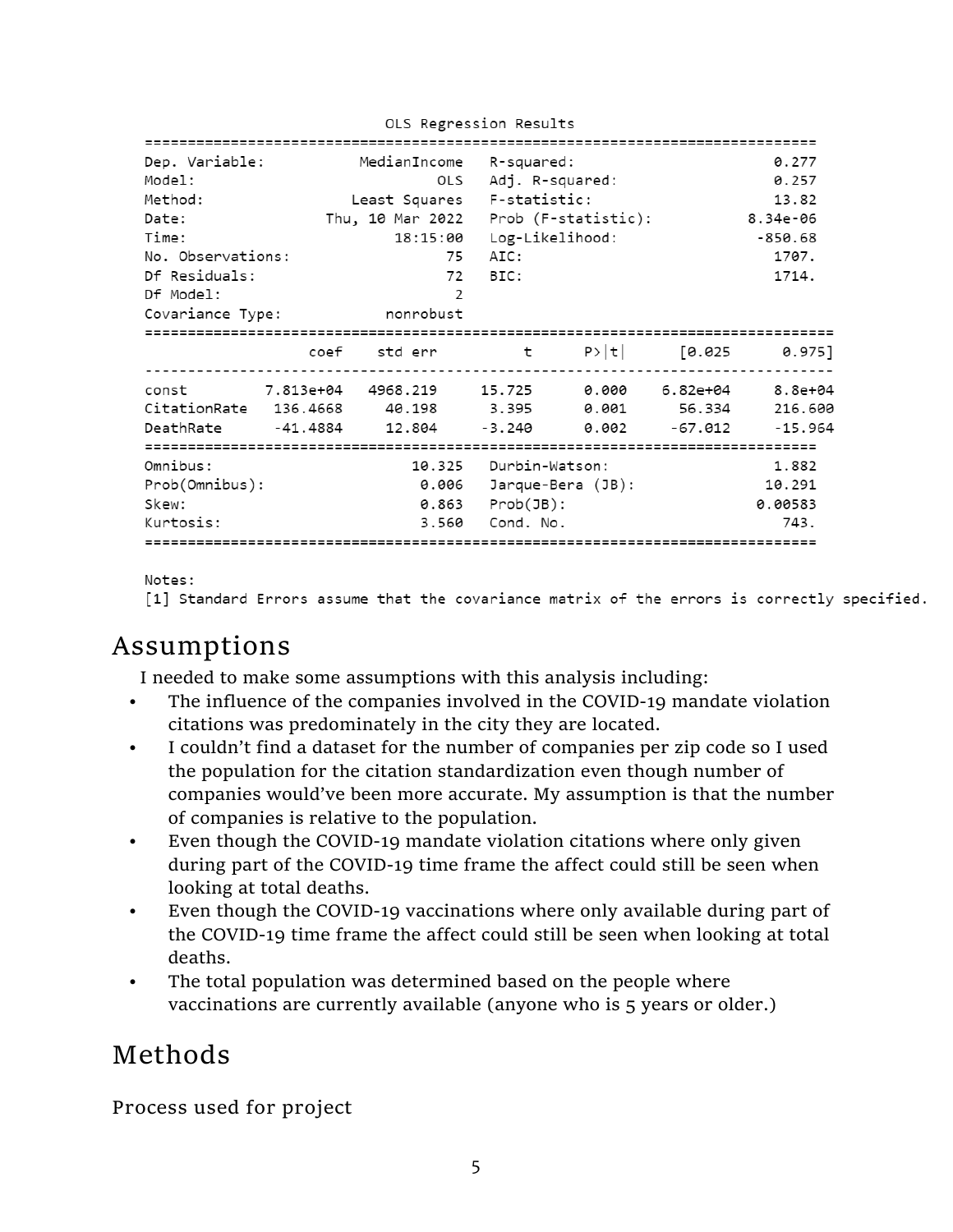In order to answer this question I needed to perform the following steps:

- Obtain datasets
- Clean and combine datasets
- Standardize and impute the features
- Determine feature set using linear and OLS regression models
- Split dataset into training and testing datasets (80/20)
- Determine best prediction model (Linear regression, KNN, and Ridge Regularization)

### Linear Regression Model - Feature selection

I used this model because I wanted to make sure there was some relationship between each of the features and the median income. In the data section I show that a relationship does exist for each feature.

#### OLS Regression Model

I used this model because the model can contain all of the features and provides an output that shows how each feature works together rather than individually. In the data section you can see how the UnvaccinatedRate and CaseRate features are not affecting the overall relationship. Both of them have a coefficient that is close to 0 and have a standard deviation that contains both negative and positive values.

I removed the UnvaccinatedRate and CaseRate features and reran the model. As seen in the data section the CitationRate coefficient and standard deviation didn't change much but the DeathRate coefficient and standard deviation improved.

#### K-nearest neighbor (KNN) and Ridge regularization Models

Since the project is about prediction the KNN and Ridge models were chosen. I needed to determine which would provide the best results. The best way to do this is to test both with different parameters (k and lambda.)

The KNN model was run for several value of k and the Ridge Regularization model was run with many values of lambda.

I the end the KNN model with a k value of 50 was the best overall model based on the training and test RMSE values.

# Results

#### Data Split

The data was split into a training dataset  $(80\%)$  and testing dataset  $(20\%)$ 

#### Model Determination

Linear regression model was created and tested with the following RMSEs:

• Train RMSE of the linear regression model is: 17907.911533629976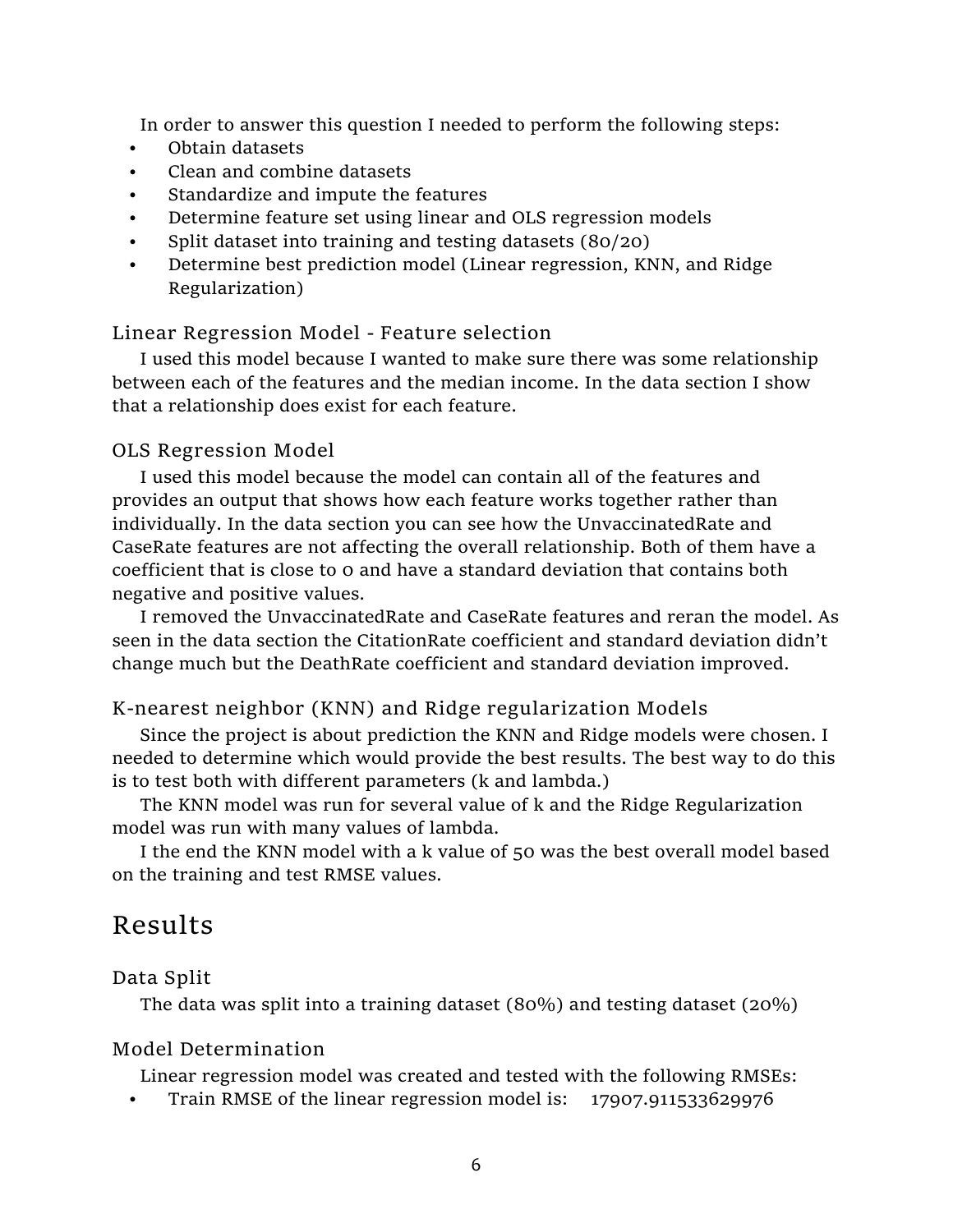• Test RMSE of the linear regression model is: 30349.839365551703

K-nearest neighbor (KNN) models were created and tested using different values of k and the resulting RMSEs were plotted.



The best KNN model produced the following RMSEs:

- The minimum Validation RMSE is 25243.487673662716
- The Training RMSE for minimum Validation RMSE is 21183.635852391588
- The k value for minimum Validation RMSE is 50

Ridge regularization models were created and tested using different values of lambda and the resulting RMSEs were plotted.



The best ridge regularization model produced the following RMSEs:

- The minimum Validation RMSE is 21223.030543538753
- The Training RMSE for minimum Validation RMSE is 25156.953398912327
- The lambda for minimum Validation RMSE is 1000000000000000.0

### Best Model Selection

Over all the best model was the KNN model with a k value of 50.

# Conclusion

The median income of an area can be predicted based on the COVID-19 mandate violation citation rate and COVID-19 death rate. These results did partially match my intuition but no fully. I was surprised that one 2 of the 4 selected features impacted the prediction.

One question that came up was; Can you predict COVID-19 death rates based on